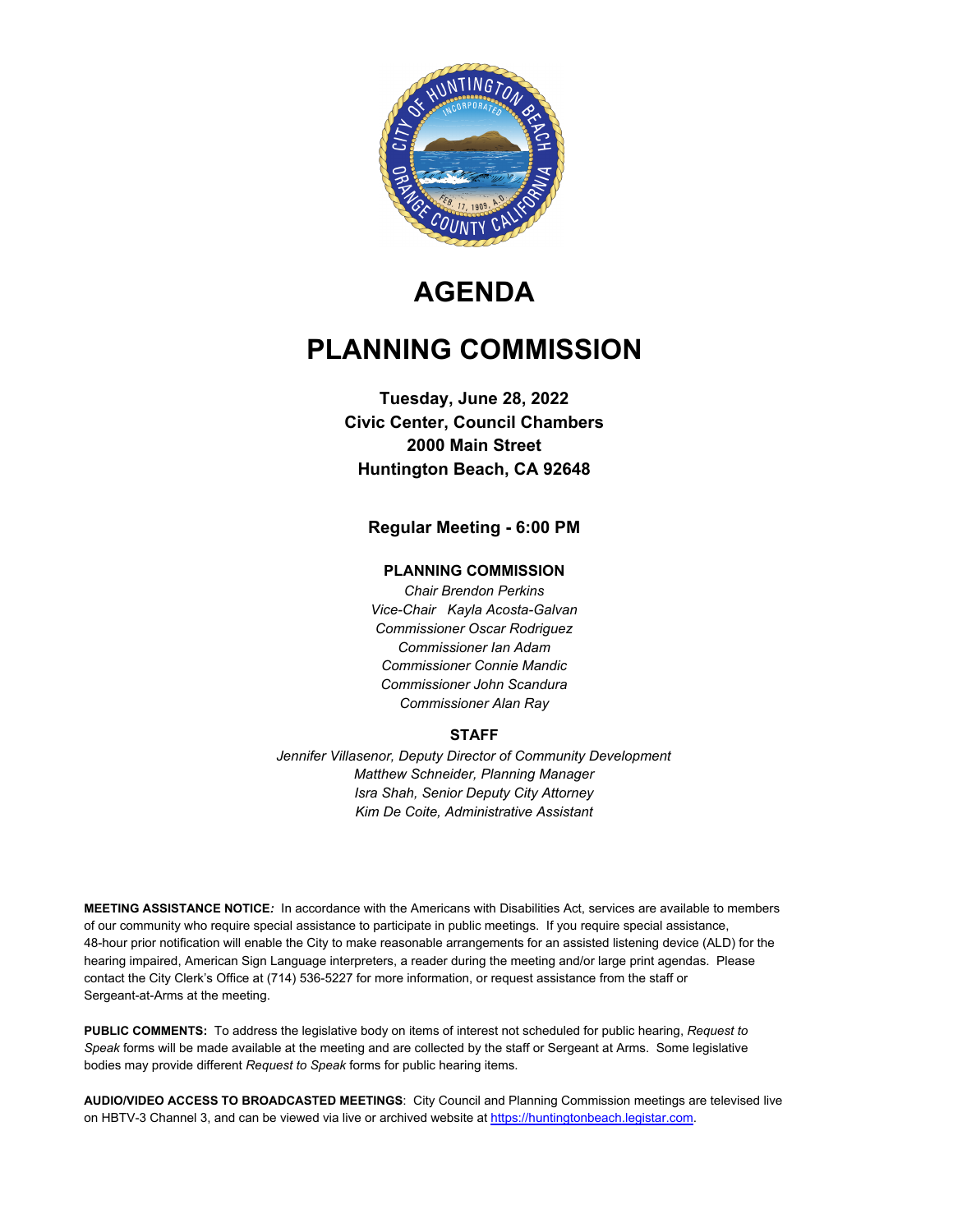The Planning Commission, made up of seven individual direct appointee members is a quasi-judicial body empowered by State law and the City Council. The Planning Commission study session is open to public attendance but is not a public hearing. The meetings are subject to the Brown Act and televised live on local cable HBTV Channel 3. The Planning Commission study session is open to public attendance but is not a public hearing.

Projects typically acted upon by the Planning Commission are major development proposals, tentative tract maps, zoning map amendments, zoning text amendments, general plan amendments, and various similar applications. In reviewing a project, project planners consult with various City departments as well as appropriate regional and state agencies. Environmental assessments are conducted concurrently with each project analysis. The review process for a Planning Commission item normally requires four to five months.

For more information, please contact Community Development department at 714-536-5276 or email planning.commission@surfcity-hb.org.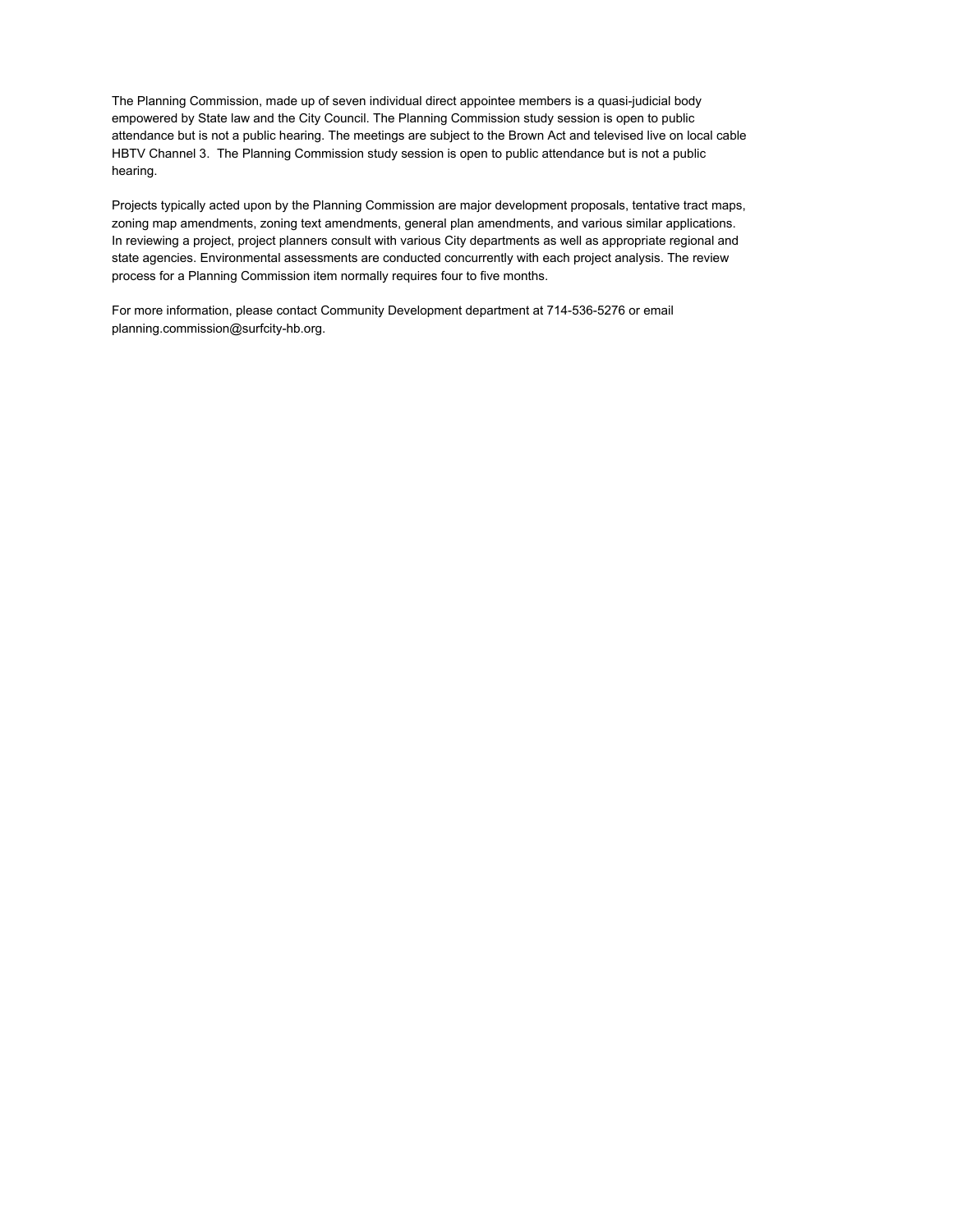#### **6:00 PM - COUNCIL CHAMBERS**

#### **CALL PLANNING COMMISSION MEETING TO ORDER**

#### **PLEDGE OF ALLEGIANCE**

#### **ROLL CALL: Adam, Rodriguez, Acosta-Galvan, Perkins, Mandic, Scandura, Ray**

#### **PUBLIC COMMENTS**

Anyone wishing to speak during PUBLIC COMMENTS must fill out and submit a form to speak. The Planning Commission can take no action on this date, unless the item is agendized. Anyone wishing to speak on items not on tonight's agenda, a closed public hearing item, or on non-public hearing items may do so during PUBLIC COMMENTS. Please note comments on closed public hearing items will not be part of the permanent entitlement record. Speakers on items scheduled for PUBLIC HEARING will be invited to speak during the public hearing. (3 MINUTES PER PERSON, NO DONATING OF TIME TO OTHERS)

#### **PUBLIC HEARING ITEMS**

## **[22-491](http://huntingtonbeach.legistar.com/gateway.aspx?m=l&id=/matter.aspx?key=5603) ZONING TEXT AMENDMENT NO. 22-003 (FLOOD ORDINANCE REVISIONS)**

## **REQUEST:**

**To amend Chapter 222 (Floodplain Overlay District) of the Huntington Beach Zoning and Subdivision Ordinance (HBZSO) to bring it into compliance with the Federal Emergency Management Agency (FEMA) requirements.**

## **LOCATION: Citywide**

#### **Recommended Action:**

That the Planning Commission take the following actions:

- A) Find that Zoning Text Amendment (ZTA) No. 22-003 is categorically exempt pursuant to City Council Resolution No. 4501, Class 20, which supplements the California Environmental Quality Act because the request is a minor amendment to a zoning ordinance that does not change the development standards density, intensity or authorize any physical development.
- B) Recommend approval of Zoning Text Amendment No. 22-003 with findings (Attachment No. 1) by approving draft City Council Ordinance No. \_\_\_\_\_ and forward to the City Council for consideration.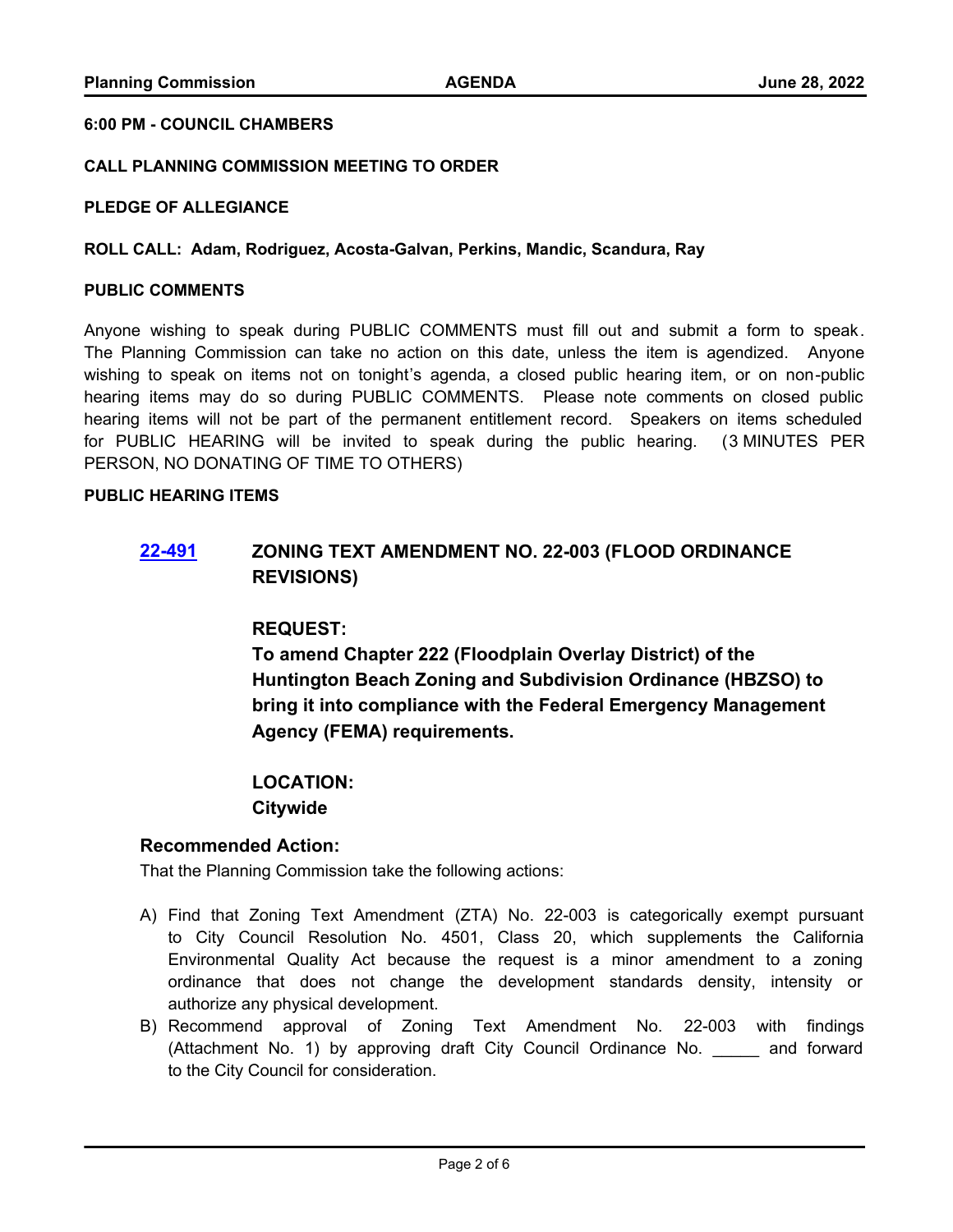## **[22-497](http://huntingtonbeach.legistar.com/gateway.aspx?m=l&id=/matter.aspx?key=5609) CONDITIONAL USE PERMIT NO. 22-006/VARIANCE NO. 22-002 (Diesel Auto Repair Facility)**

## **REQUEST:**

**CUP: To establish a 2,000-square foot industrial building for automobile repair services on a vacant substandard lot that is 7,692 sq. ft. in size rather than the minimum required lot area of 15,000 sq. ft. VAR: 1) to permit a 10-ft. front yard setback in lieu of an average 20-ft. front yard setback, 2) to permit a 2-ft.-wide interior landscape planter along the southern perimeter of the site in lieu of 3 ft., 3) to permit two parking spaces that are 9-ft. wide and 9.5-ft. wide in lieu of 12 ft., and 4) to eliminate the requirement to provide a 12-in.-wide by 3 ½-in.-thick step off area near planter areas adjacent to parking spaces.**

## **LOCATION:**

**7422 Warner Avenue, 92647 (southeast corner of Warner Avenue and Palmdale Lane)**

## **Recommended Action:**

That the Planning Commission take the following actions:

- A) Find the proposed project categorically exempt from the California Environmental Quality Act (CEQA) pursuant to Section 15303, Class 3 - New Construction or Conversion of Small Structures.
- B) Approve Conditional Use Permit No. 22-006 and Variance No. 22-002 with suggested findings and conditions of approval (Attachment No. 1).

### **CONSENT CALENDAR- None**

#### **NON-PUBLIC HEARING ITEMS - None**

#### **PLANNING ITEMS**

## **PLANNING COMMISSION ITEMS**

#### **ADJOURNMENT**

The next regularly scheduled meeting of the Huntington Beach Planning Commission is Tuesday, July 12, 2022, at 6:00 PM in Council Chambers, Civic Center, 2000 Main Street, Huntington Beach, California.

## **INTERNET ACCESS TO PLANNING COMMISSION AGENDA AND STAFF REPORT MATERIAL IS AVAILABLE PRIOR TO PLANNING COMMISSION MEETINGS AT**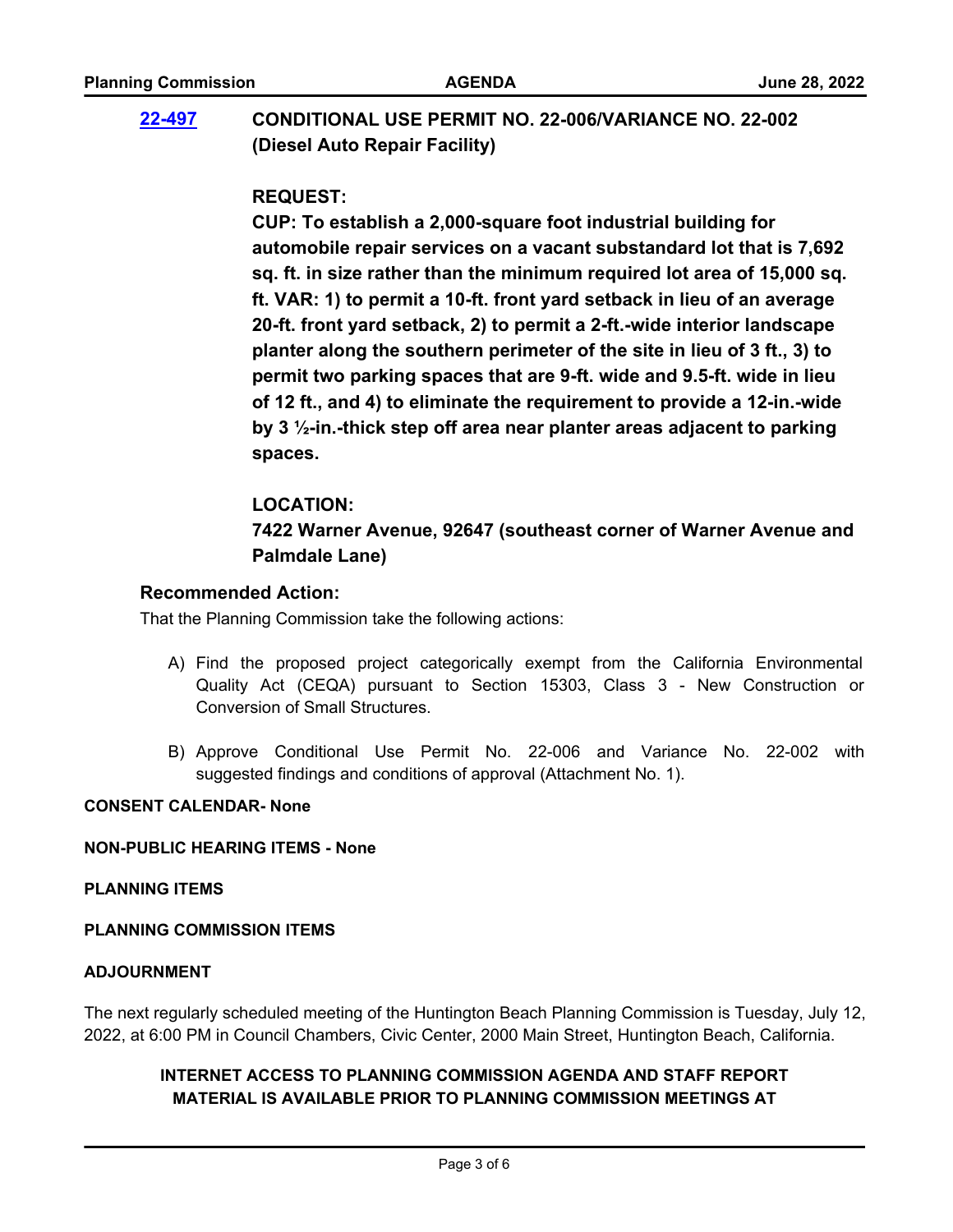**http://www.huntingtonbeachca.gov**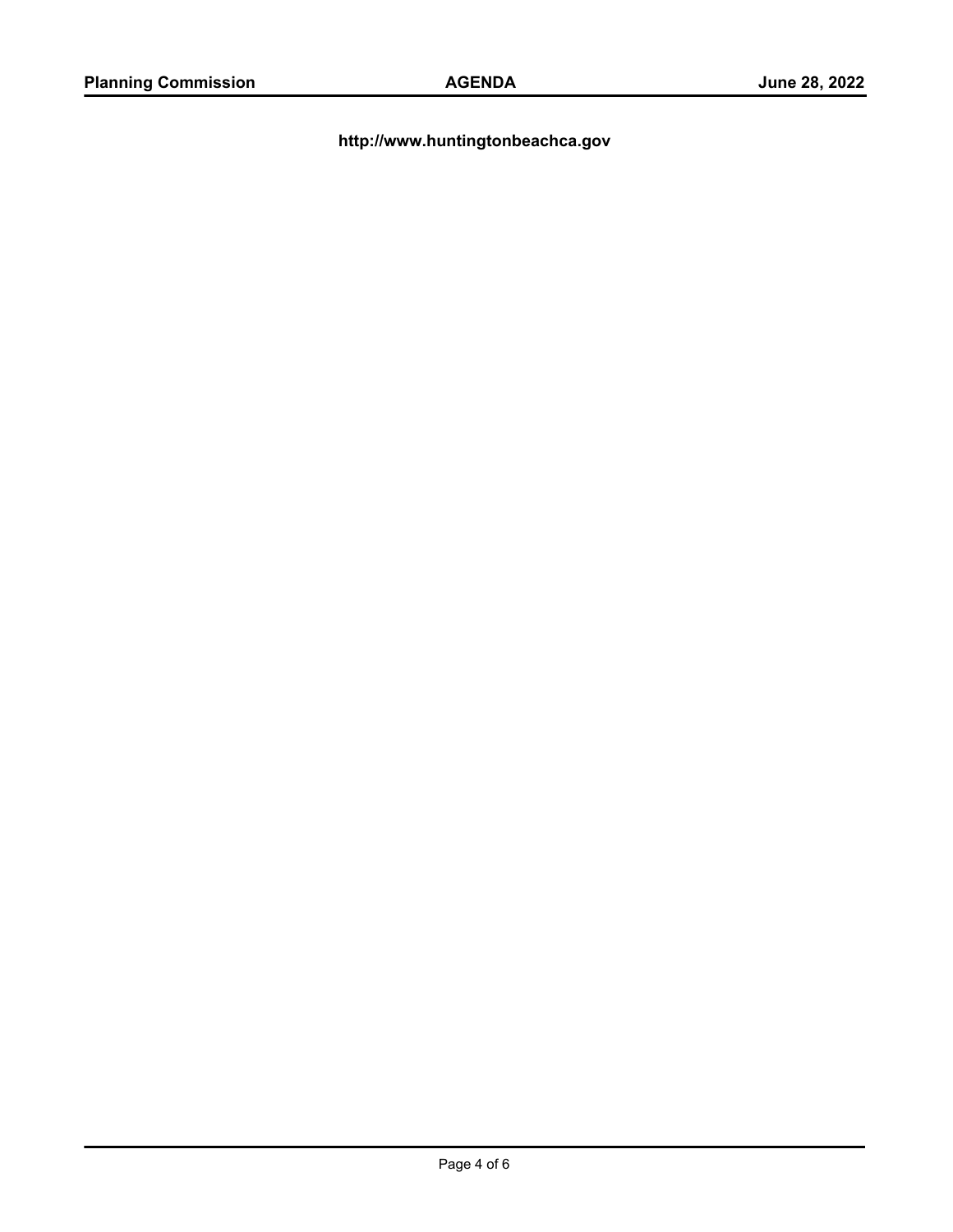### **Public Hearing Procedures**

This statement has been prepared to provide a better understanding of the procedures for public hearings before the Planning Commission.

Regular meetings of the Planning Commission are held on the second and fourth Tuesdays of each month beginning at 5:00 p.m for a study session and then at 6:00 PM in the Council Chambers. Adjourned meetings, special meetings, and Study Sessions may be scheduled at other times.

Planning Commission proceedings are governed by the Planning Commission By-Laws, Robert's Rules of Order and the Brown Act. The following is the typical sequence of events on public hearing items:

A. The Chairperson shall announce the item and if the public hearing is open or closed.

B. The Planning Commission shall disclose any discussions, conversations, etc., with applicants, applicant's representatives or property owners.

C. The staff report is presented.

D. Questions by the Planning Commission concerning the staff report may be answered at this time.

E. The public hearing is opened by the Chairperson.

F. The applicant or appellant is given an opportunity to address the Commission. Time is not limited but  $l$ to the Chairperson's discretion.

G. Public Comments: Staff will call all speakers by name. Please proceed to the podium. Individuals favoring and opposing the proposal are given an opportunity to address the Commission (up to four (3) minutes), or may choose to donate their time to another speaker if the "Request to Speak" form is filled out and given to the Secretary. A speaker who addresses the Commission on behalf of individuals who donate time are allowed a maximum of 12 minutes. Individuals who donate time must be present when the item i being discussed. Please state your name before addressing the Commission.

H. The Commission may ask questions of speakers addressing the Commission.

I. The public hearing is closed.

J. The Commission will deliberate the matter at this time.

K. The Commission then acts on the matter by continuing, approving, conditionally approving, or denying petition.

The Planning Commission receives a staff report packet on the Tuesday preceding the meeting, allowing time to review each case and make further investigations in the field prior to the scheduled meeting.